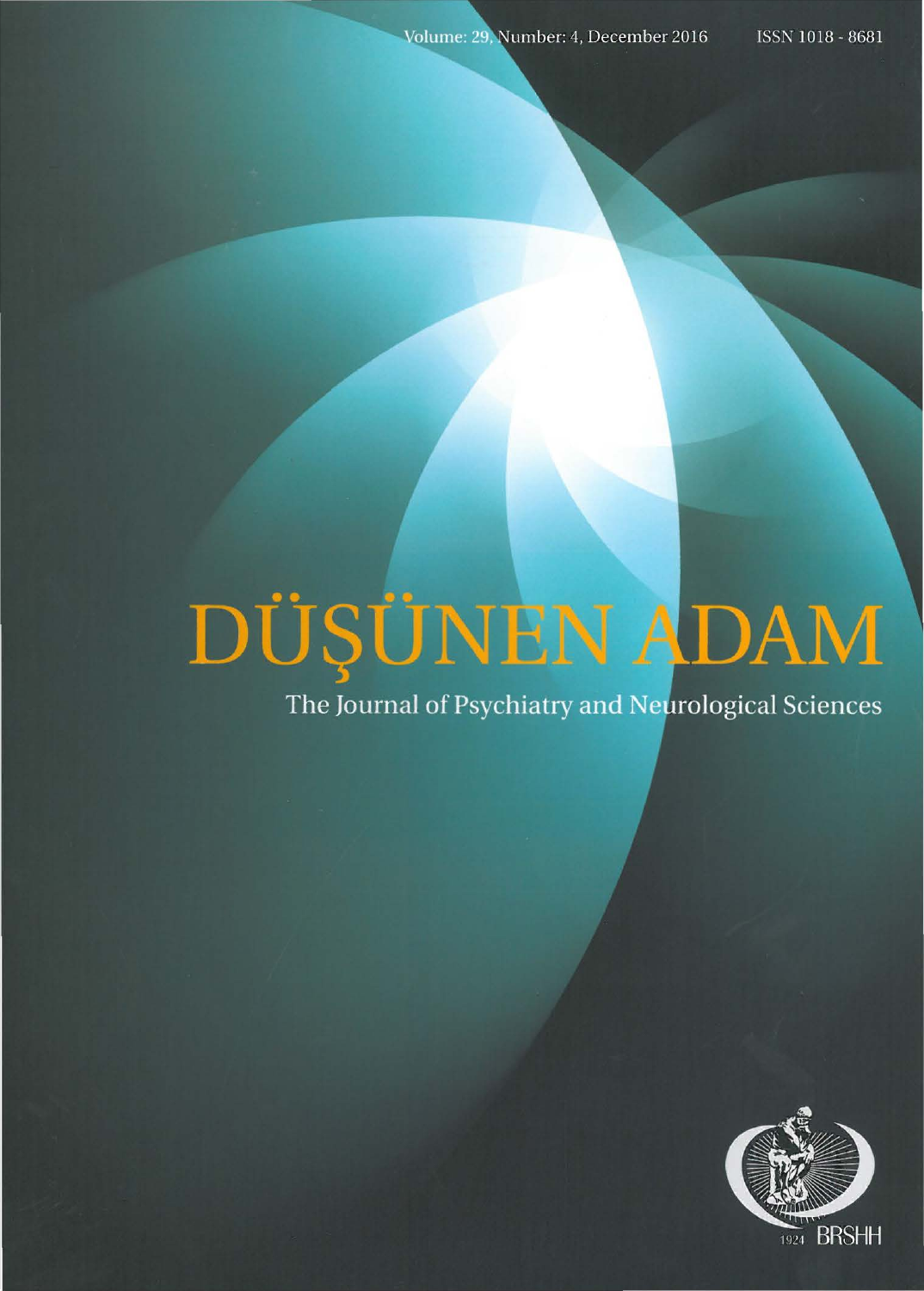### DÜŞÜNEN ADAM The Journal of Psychiatry and Neurological Sciences



Volume: 29, Number: 4, December 2016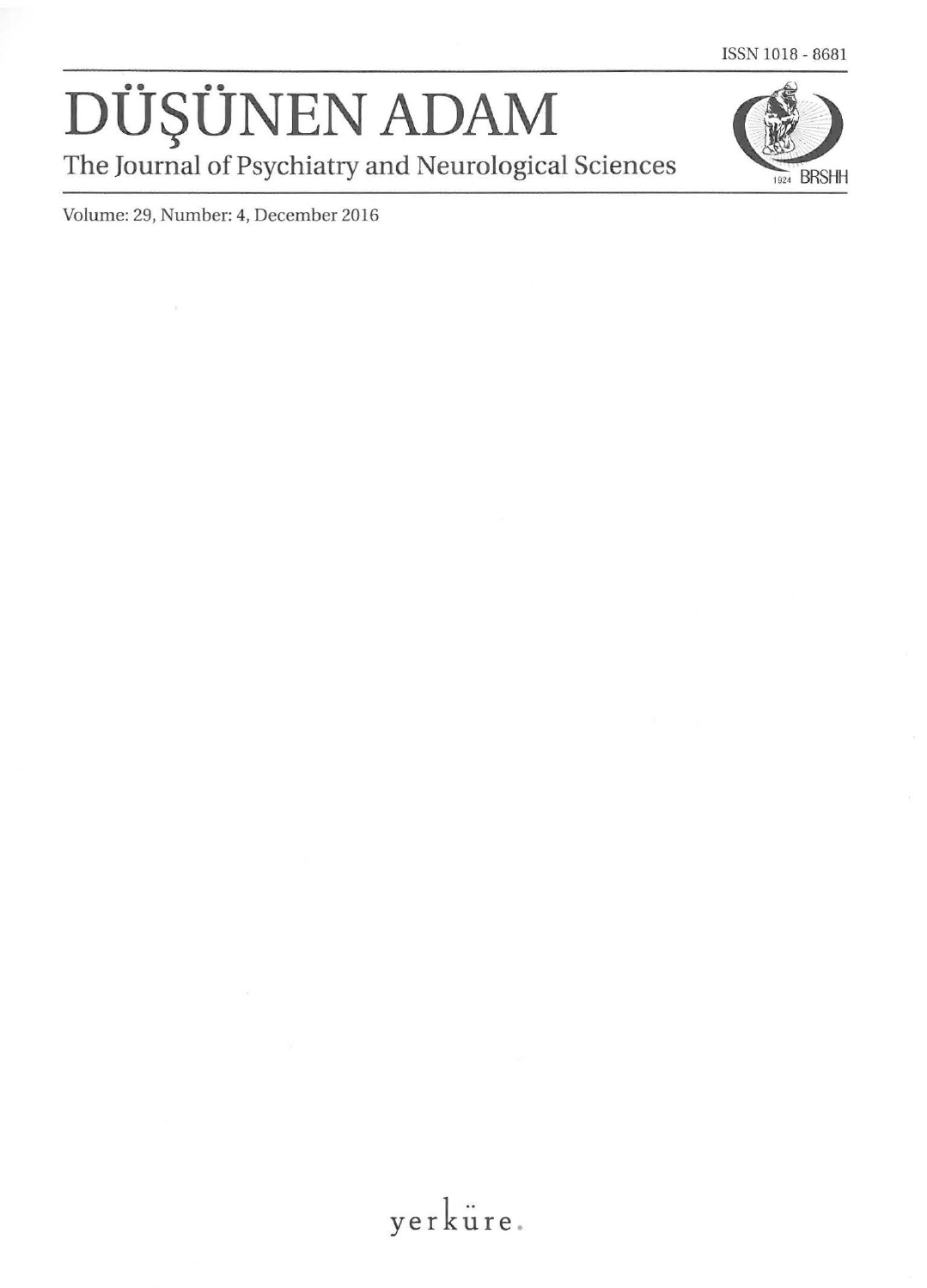## DÜŞÜNEN ADAM

The Journal of Psychiatry and Neurological Sciences

#### Volume: 29, Number: 4, December 2016

#### Editor / Yayın Yönetmeni

Cüneyt Evren, Assoc. Prof., M.D. Department of Psychiatry, Bakirkoy Training and Research Hospital for Psychiatry Neurology and Neurosurgery, Alcohol and Drug Research, Treatment and Training Center (AMATEM), Istanbul, Turkey

#### Associate Editors / Yardımcı Yayın Yönetmenleri

| Kürşat Altınbaş, Assoc. Prof., M.D.                                                                                                                                                                                               | Department of Psychiatry, Canakkale Onsekiz Mart University, Canakkale, Turkey                               |
|-----------------------------------------------------------------------------------------------------------------------------------------------------------------------------------------------------------------------------------|--------------------------------------------------------------------------------------------------------------|
| Suat Küçükgöncü, M.D.                                                                                                                                                                                                             | Department of Psychiatry, Yale University, Connecticut Mental Health Center, New Haven, CT, USA              |
| Müge Bozkurt, M.D.                                                                                                                                                                                                                | Department of Psychiatry, Bakirkoy Training and Research Hospital for Psychiatry Neurology and Neurosurgery, |
|                                                                                                                                                                                                                                   | Alcohol and Drug Research, Treatment and Training Center (AMATEM), Istanbul, Turkey                          |
| Ercan Dalbudak, Assoc. Prof., M.D.                                                                                                                                                                                                | Private Practice, Ankara, Turkey                                                                             |
| Editor for Statistics / İstatistik Editörü                                                                                                                                                                                        |                                                                                                              |
| Serhat Citak, Prof., M.D.                                                                                                                                                                                                         | Department of Psychiatry, Istanbul Medeniyet University, Istanbul, Turkey                                    |
| $\mathbf{a}$ . The second contract of the second contract of the second contract of the second contract of the second contract of the second contract of the second contract of the second contract of the second contract of the |                                                                                                              |

#### Linguistic Editors / Dil Editörleri

| Samet Köse, Assoc. Prof., M.D.         | Department of Psychiatry, University of Texas Medical School, Houston, TX, USA       |
|----------------------------------------|--------------------------------------------------------------------------------------|
| Murat Ilhan Atagün, Assoc. Prof., M.D. | Department of Psychiatry, Yildirim Beyazit University Medical School, Ankara, Turkey |

#### International Advisory Board / Uluslararası Danısma Kurulu

Michael Bauer, Prof., M.D., Ph.D. Department of Psychiatry and Psychotherapy, Technische Universität Dresden, Dresden, Germany Department of Psychiatry, McLean Hospital, Harvard Medical School, Belmont, MA, USA Ross J. Baldessarini, Prof., M.D. James Bell, M.D. Institute of Psychiatry, Psychology & Neuroscience, King's College London, London, England Istvan Bitter, Prof., M.D., Ph.D. Department of Psychiatry and Psychotherapy, Semmelweis University, Budapest, Hungary Wim van den Brink, Prof., M.D. Department of Psychiatry, Academisch Medisch Centrum, Amsterdam, The Netherlands Martin Brüne, Prof., M.D. Research Department of Neuroscience, Ruhr University Bochum, Bochum, Germany C. Robert Cloninger, M.D. Department of Psychiatry, Washington University School of Medicine, St. Louis, MO, USA Nick Craddock, Prof., M.D., Ph.D. MRC Centre for Neuropsychiatric Genetics & Genomics, Cardiff University, Cardiff, UK Serdar Dursun, Prof., M.D. Department of Psychiatry, University of Alberta, Edmonton, Canada David L. Dunner, Prof., M.D. Private Practice, Mercer Island, WA, USA Jon D. Elhai, Prof., Ph.D. Departments of Psychology and Psychiatry, University of Toledo, Toledo, OH, USA Maurizio Fava, Prof., M.D. Department of Psychiatry, Massachusetts General Hospital, Harvard Medical School, Boston, MA, USA Kostas N. Fountoulakis, Prof., M.D. Department of Psychiatry, Aristotle University of Thessaloniki, Thessaloniki, Greece Mark A. Frye, Prof., M.D. Departments of Psychology and Psychiatry, Mayo Clinic, Rochester, MN, USA David Greenberg, Prof., M.D. Community Mental Health Center, Herzog Hospital, Jerusalem, Israel Tomas Hajek, Assoc. Prof., M.D. Department of Psychiatry, Dalhousie University, Halifax, Canada Department of Psychiatry and Psychotherapy, Medical University of Vienna, Vienna, Austria Siegfried Kasper, Prof., M.D. Mario Maj, Prof., M.D. Department of Psychiatry, University of Naples SUN, Naples, Italy Peter R. Martin, Prof., M.D. Department of Psychiatry, Vanderbilt University School of Medicine, Nashville, TN, USA Pavel Mohr, M.D., Ph.D. Clinical Department, Prague Psychiatric Center, Prague, Czech Republic Hans Jürgen Möller, Prof., M.D. Department of Psychiatry, University of Munich, Munich, Germany Kerim Munir, Assoc. Prof., M.D. Boston Children's Hospital Developmental Medicine Center, Harvard Medical School, Boston, MA, USA Henry A. Nasrallah, Prof., M.D. Department of Neurology & Psychiatry, Saint Louis University, Cincinnati, OH, USA Charles B. Nemeroff, Prof., M.D., Ph.D. Department of Psychiatry, University of Miami Health System, Miami, FL, USA Andrew A. Nierenberg, Prof., M.D. Department of Psychiatry, Massachusetts General Hospital, Boston, MA, USA Brian F. O'Donnell, Prof., M.D., Ph.D. Psychological and Brain Sciences, Indiana University, Bloomington, Indiana Dost Öngür, Assoc. Prof., M.D., Ph.D. Department of Psychiatry, McLean Hospital, Harvard Medical School, Belmont, MA, USA Janusz Rybakowski, Prof., M.D., Ph.D. Department of Psychiatry, Poznan University of Medical Sciences, Poznan, Poland Gary S. Sachs, Prof., M.D. Department of Psychiatry, Massachusetts General Hospital, Harvard Medical School, Boston, MA, USA Norman Sartorius, M.D., MA, DPM, PhD. Department of Psychiatry, University of Geneva, Geneva, Switzerland Alessandro Serretti, Assoc. Prof., M.D. Department of Psychiatry, Bologna University, Bologna, Italy Jair C. Soares, Prof., M.D. Department of Psychiatry and Behavioral Sciences, The University of Texas Medical School, Houston, TX, USA Department of Psychiatry, UC San Diego School of Medicine, San Diego, SC, USA Marc Schuckit, Prof., M.D. Mauricio Tohen, Prof., M.D. Department of Psychiatry, University of Texas Health Science Center, San Antonio, TX, USA Jim Van Os, Prof., M.D. Department of Psychiatry and Psychology, Maastricht University Medical Centre, Maastricht, Netherlands Joseph Zohar, Prof., M.D. Department of Psychiatry, Chaim Sheba Medical Center, Tel Hashomer, Israel

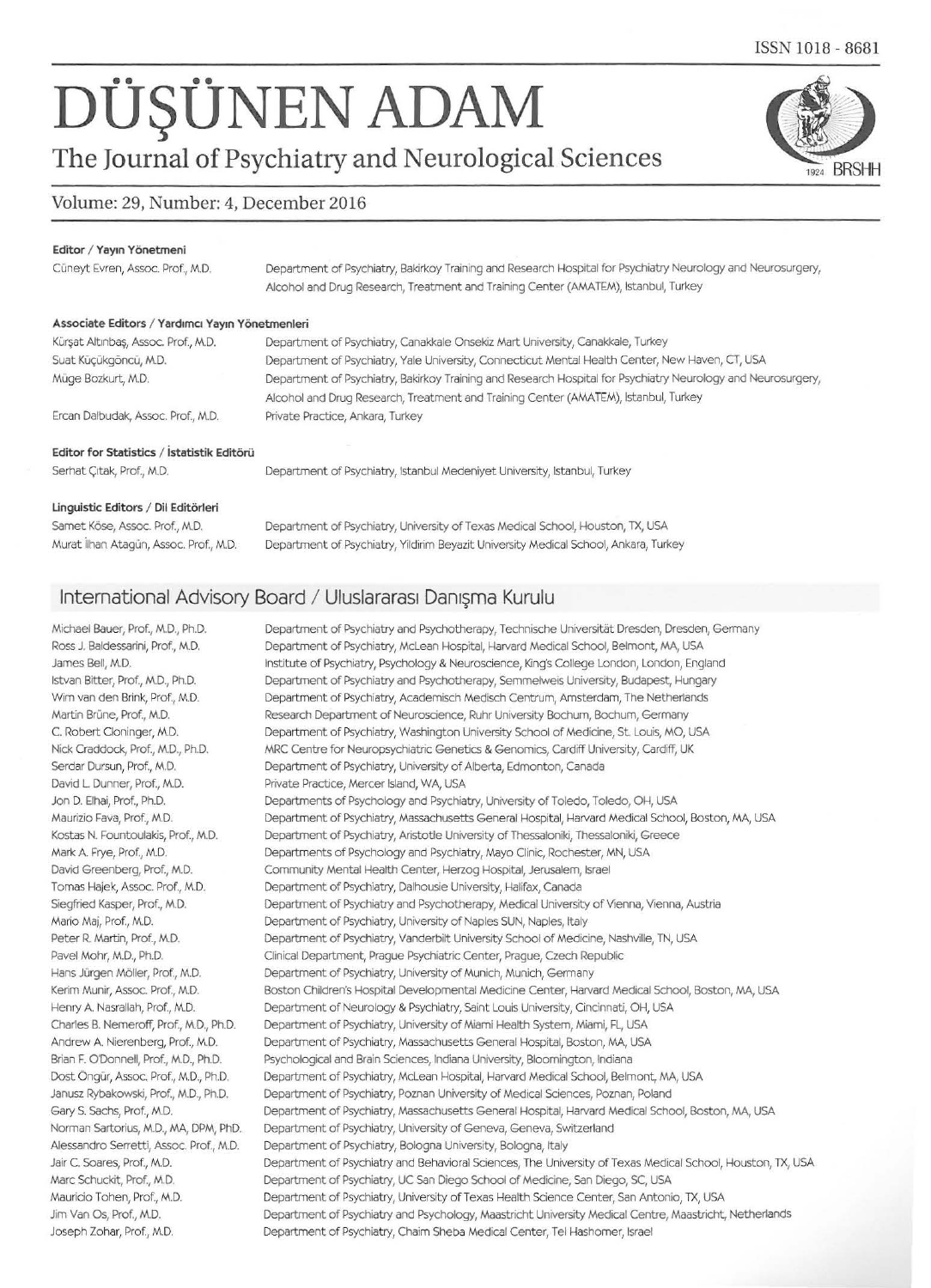#### National Advisory Board / Ulusal Danışma Kurulu

Köksal Alptekin, Prof., M.D. Department of Psychiatry, Dokuz Eylul University, School of Medicine, Izmir, Turkey E. Cem Atbasoğlu, Prof., M.D. Department of Psychiatry, Ankara University, School of Medicine, Ankara, Turkey Murad Atmaca, Prof., M.D. Department of Psychiatry, Firat University, School of Medicine, Elazig, Turkey Ömer Aydemir, Prof., M.D. Department of Psychiatry, Celal Bayar University, School of Medicine, Manisa, Turkey Isin Baral Kulaksizoğlu, Prof., M.D. Department of Psychiatry, Istanbul University, Istanbul School of Medicine, Istanbul, Turkey Department of Psychiatry, Ondokuz Mayıs University, School of Medicine, Samsun, Turkey Ömer Böke, Prof., M.D. Can Cimilli, Prof., M.D. Department of Psychiatry, Dokuz Eylul University, School of Medicine, Izmir, Turkey Mesut Cetin, Prof., M.D. Private Practice, Istanbul, Turkey Murat Demet, Prof., M.D. Department of Psychiatry, Celal Bayar University, School of Medicine, Manisa, Turkey Nesrin Dilbaz, Prof., M.D. Department of Psychology, Uskudar University, Faculty of Humanities and Social Sciences, Istanbul, Turkey Orhan Doğan, Prof., M.D. Department of Psychology, Istanbul Gelisim University, Faculty of Economics, Administrative and Social Sciences, Istanbul, Turkey Ertuğrul Esel, Prof., M.D. Department of Psychiatry, Erciyes University, School of Medicine, Kayseri, Turkey Ali Saffet Gönül, Prof., M.D. Department of Psychiatry, Ege University, School of Medicine, Izmir, Turkey Hüseyin Gülec, Assoc. Prof., M.D. Department of Psychiatry, Erenkoy Training and Research Hospital for Psychiatry, Istanbul, Turkey Oğuz Karamustafalıoğlu, Prof., M.D. Department of Psychology, Uskudar University, Faculty of Humanities and Social Sciences, Istanbul, Turkey İsmet Kırpınar, Prof. M.D. Department of Psychiatry, Bezmialem Vakif University, School of Medicine, Istanbul, Turkey Levent Küey, Assoc. Prof., M.D. Deparment of Psychology, Istanbul Bilgi University, Faculty of Social Sciences and Humanities, Istanbul, Turkey Timucin Oral, Prof., M.D. Private Practice, Istanbul, Turkey Aysegül Özerdem, Prof., M.D. Department of Psychiatry, Dokuz Eylul University, School of Medicine, Izmir, Turkey Sebnem Pinldar, Prof., M.D. Department of Psychiatry, Ege University, School of Medicine, Izmir, Turkey Mehmet Zihni Sungur, Prof., M.D. Department of Psychiatry, Marmara University, School of Medicine, Istanbul, Turkey Vedat Sar, Prof., M.D. Department of Psychiatry, Koc University, School of Medicine, Istanbul, Turkey Lut Tamam, Prof., M.D. Department of Psychiatry, Cukurova University, School of Medicine, Adana, Turkey Rasit Tükel, Prof., M.D. Department of Psychiatry, Istanbul University, School of Medicine, Istanbul, Turkey Hakan Türkçapar, Prof., M.D. Deparment of Psychology, Hasan Kalyoncu University, Faculty of Economics, Administrative and Social Sciences, Gaziantep, Turkey Alp Üçok, Prof., M.D. Department of Psychiatry, Istanbul University, Istanbul School of Medicine, Istanbul, Turkey Özden Şükran Üneri, Assoc. Prof., M.D. Department of Child Psychiatry, Dr. Sami Ulus Maternity and Children's Research and Education Hospital, Ankara, Turkey Simavi Vahip, Prof., M.D. Department of Psychiatry, Ege University, School of Medicine, Izmir, Turkey Erdal Vardar, Prof., M.D. Department of Psychiatry, Trakya University, School of Medicine, Edirne, Turkey Medaim Yanık, Prof., M.D. Department of Psychology, Istanbul Sehir University, College of Humanities and Social Sciences, Istanbul, Turkey Mustafa Yıldız, Prof., M.D. Department of Psychiatry, Kocaeli University, School of Medicine, Kocaeli, Turkey

Papers and the opinions in the Journal are the responsibility of the authors.

Dergide yer alan yazılardan ve aktarılan görüşlerden yazarlar sorumludur.

This is a medical scientific journal, published quarterly in March, June,

September, and December and distributed free. Mart, Haziran, Eylül ve Aralık aylarında, yılda dört sayı olarak yayınlanan;

tıbbi, bilimsel bir dergi olup, ilgililere ücretsiz dağıtılır.

Editorial Correspondence / İletişim

Bakirkoy Prof. Dr. Mazhar Osman Training and Research

Hospital for Psychiatry, Neurology and Neurosurgery Bakırköy 34747 İstanbul - Turkey

Phone / Telefon: +90 (212) 409 15 15 / 2111

Fax / Faks: +90 (212) 572 95 95

dusunenadam@dusunenadamdergisi.org www.dusunenadamdergisi.org

Owner / Sahibi

The Journal is owned by Hasan Gökçeoğlu, M.D., (İstanbul, Turkey) on behalf of Bakirkoy Prof. Dr. Mazhar Osman Training and Research Hospital for Psychiatry, Neurology and Neurosurgery

Editor-in-Chief / Yazı İşleri Müdürü

Cüneyt Evren, M.D., (İstanbul, Turkey)

#### Publishing Company / Yayınlayan

Yerküre Tanıtım ve Yayıncılık Hizmetleri A.S. Cumhuriyet Caddesi 48/3B Harbiye 34367 İstanbul - Turkey Phone / Telefon: +90 (212) 240 28 20 Fax / Faks: +90 (212) 241 68 20 e-mail / e-posta: yerkure@yerkure.com.tr

#### Printed in / Baskı

İmak Ofset Basım Yayın Tic. ve San. Ltd. Sti. Atatürk Cad. Göl Sok. No: 1, Yenibosna - İstanbul Phone / Telefon: +90 (212) 656 49 97 www.imakofset.com.tr

Publication Type / Yayın Türü: Quarterly Periodical / Genel Süreli, 3 Ayda Bir Yayınlanır

Düşünen Adam The Journal of Psychiatry and Neurological Sciences is included in; the Scopus, Embase, PsychlNFO / Psychological Abstracts, EBSCO Academic Search Complete, EBSCO TOC Premier, CINAHL, CIRRIE, Citefactor, Index Copernicus, Cabell's Directory, ProQuest Academic Research Library, ProQuest Central, Directory of Open Access Journals (DOAJ), Google Scholar, Summon Serial Solutions, Ulrich's Database, Open J-Gate, Infobase, DRJI (Directory of Research Journals Index), ISRA (International Society for Research Activity), Genamics JournalSeek, Journalindex.net, Researchbib, Worldcat, HINARI, ScopeMed, Akademik Dizin, Index Scholar, Academic Journals Database, Türkiye Citation Index, Turkish Psychiatry Index, Türk Medline, TUBITAK's Turkish Medical Index

 $\omega$ 

This publication is printed on acid-free paper that meets the international standart ISO 9706: 1994 (Requirements for Permanence). Bu yayında ISO 9706: 1994 uluslararası standartlarına uygun olarak asitsiz kağıt kullanılmıştır.

www.dusunenadamdergisi.org / ISSN: 1018-8681 (Print edition) / ISSN: 1309-5749 (Electronic edition)